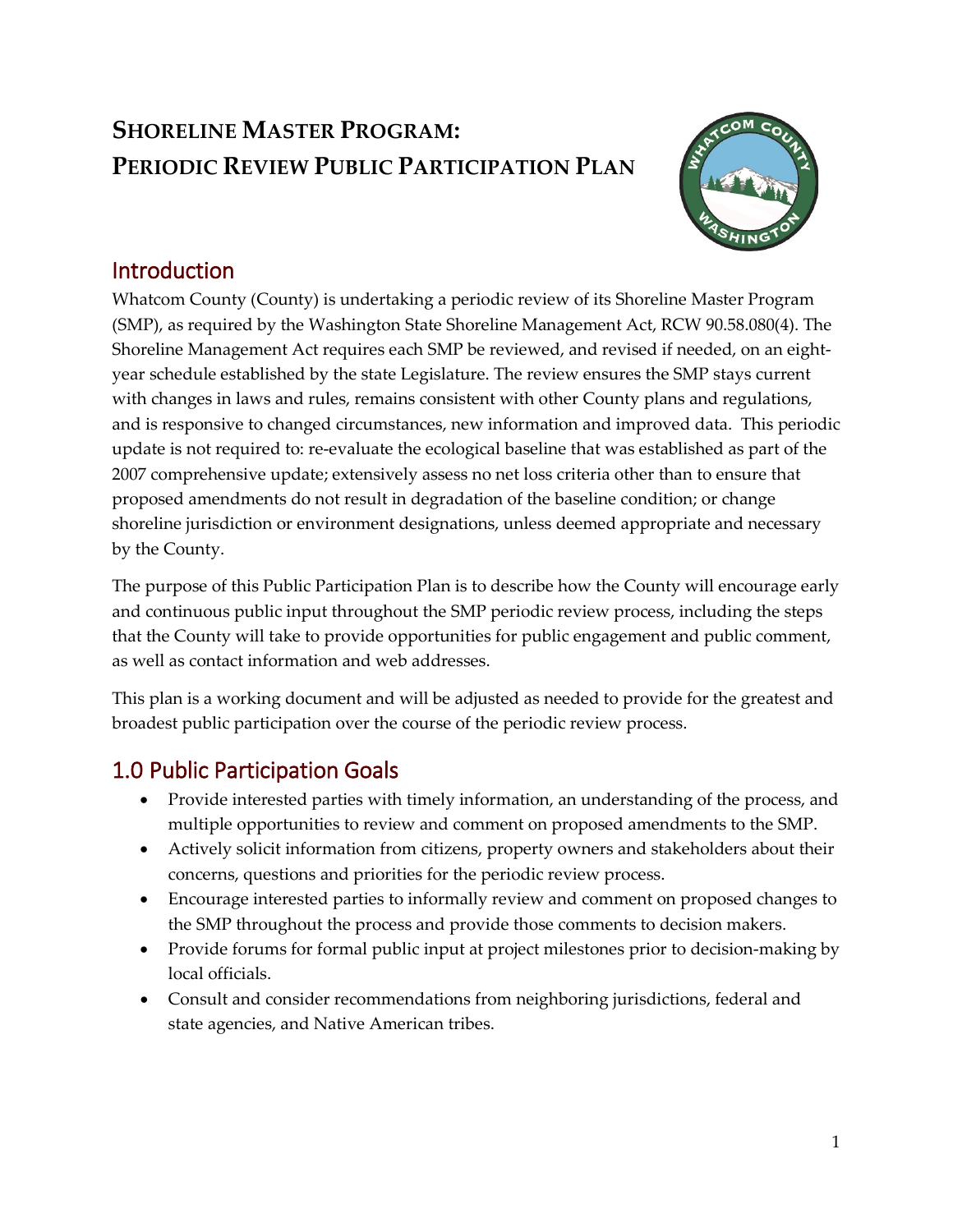### 2.0 Public Participation Opportunities

The County is committed to providing multiple opportunities for public participation throughout the process and will use a variety of communication tools to inform the public and encourage participation, including the following:

#### 2.1 Website

The County's website will feature information about the periodic review on its SMP webpage. This webpage can be found at: [https://www.whatcomcounty.us/3097/Shoreline-Master-](https://www.whatcomcounty.us/3097/Shoreline-Master-Program-Periodic-Update)[Program-Periodic-Update](https://www.whatcomcounty.us/3097/Shoreline-Master-Program-Periodic-Update) . The webpage will be the primary repository of all information related to the periodic review, including draft documents, notices, a Frequently Asked Questions section, and other project information. The page will provide staff contact information, as well as an email link for questions and comments.

#### 2.2 News Media

<span id="page-1-0"></span>The official paper of record, the Bellingham Herald, will be kept up to date on the periodic review process and receive copies of all official notices for publication. Copies will also be provided to the Lynden Tribune, the Northern Light, and the Point Roberts All Point Bulletin. Other internet sources such as [WhatcomTalk](https://www.whatcomtalk.com/) and social media will also be considered for notification, if deemed appropriate.

#### 2.3 Noticing

<span id="page-1-1"></span>The public will be notified of the process and meetings via a combination of website, email, and newspaper announcements. Newspaper announcements/advertising pursuant to Section [2.2](#page-1-0) will point community members to the County's SMP website where they can learn about the update process and subscribe to the "Shoreline Master Program Update 2020" under the County's "Notify Me" system. This system will be used to notify interested parties regarding periodic review progress and participation opportunities. In addition to the "Shoreline Master Program Update 2020" list, County staff will also broadcast to the "Planning & Development Services – Notifications." Those people subscribed to the "Planning Commission" and "County Council" lists will also receive those agendas.

#### 2.4 Public Open Houses

The County will hold several public open houses at two times during the SMP update process.

The first set of open houses will be held to inform the community about the update process and to hear any initial concerns for the purpose of developing the scope of the project. The County anticipates holding up to three of these open houses in various locations throughout the County. Suggested locations for these meetings include Birch Bay, Everson, and Lake Whatcom. The current target date for these meetings is near the end of June, 2019. "Save the date" notices will be sent out in May, 2019, via email. In addition, newspaper notices of the open houses will be posted. The County Planning Commission will be asked to participate in at least one of these open house events.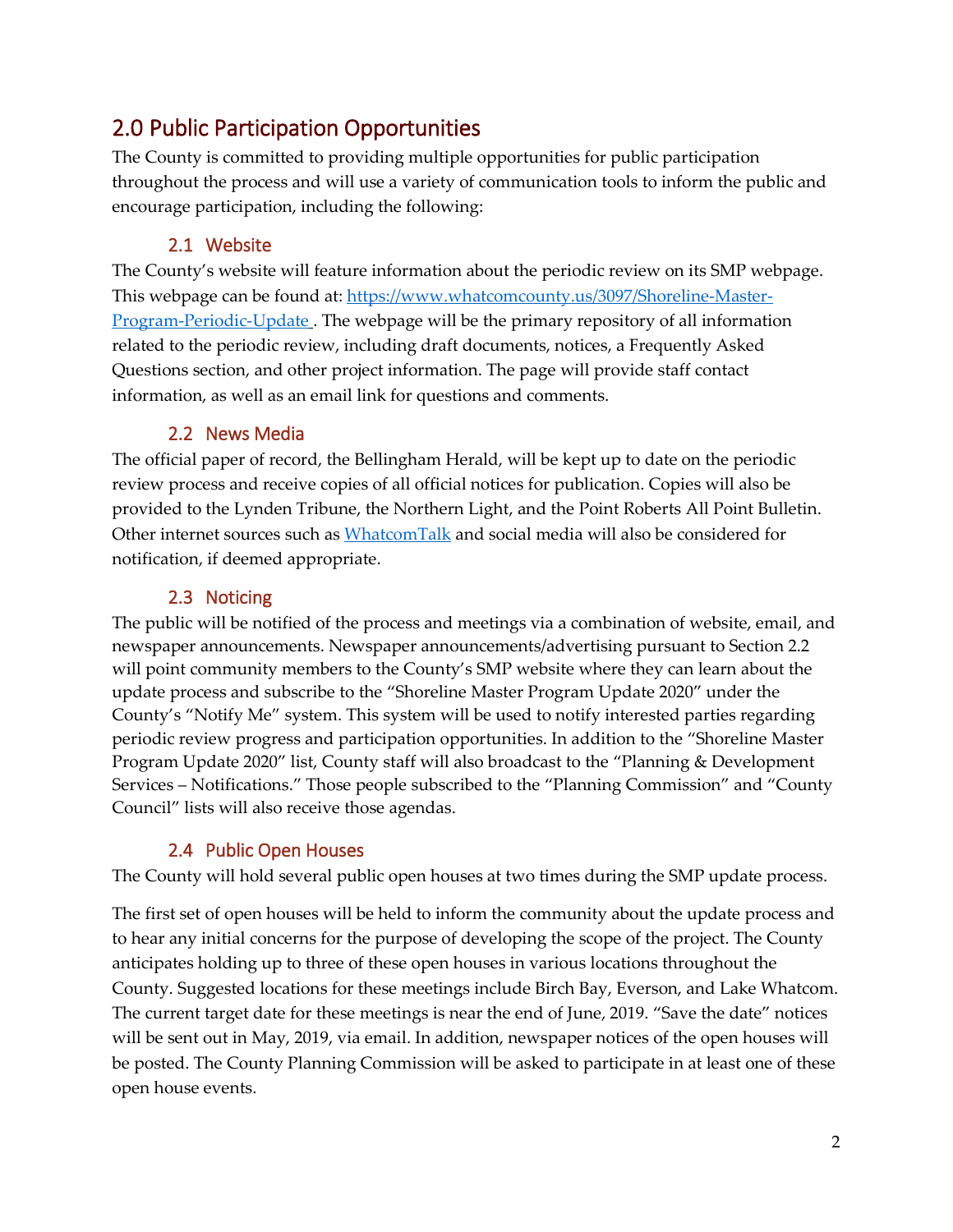Later in the periodic update process, another round of up to three open houses will be held to update the community on the process, share work products, and get feedback after draft SMP amendments have been prepared. Locations and timing for these meetings will determined at a later date.

Public comments received during all open houses will be posted on the County's SMP webpage and used in the scoping and review process.

#### 2.5 Scoping

The scope of the update will be based on public comments received through the scoping process (including the first set of open houses) and staff-identified issues. We will then take the issues identified to the Planning Commission and Council, provide them an opportunity to add any issues they may have or delete any issues they deem not appropriate, and then request a resolution "setting" the scope for the update. Items raised after this may not be considered, as there is a limited budget and time allotted to this project. This means that proposals for amendments will need to be identified prior to the scope being set by Council. This does not preclude other proposed amendments being considered in the future. Amendments can be proposed at any time through the docketing process. Scoping is just a filtering process to identify priority issues to be addressed in the limited time and budget available for this SMP update cycle.

#### 2.6 Public Comment Periods and Hearings

The Planning Commission will be the primary forum for detailed review and recommendations to the County Council. The Planning Commission will hold a public hearing to solicit input on the periodic review. Prior to the hearing, the Planning Commission will hold at least one meeting to discuss the periodic review and proposed SMP amendments. Planning Commission meetings are open to the public.

The Whatcom County Council also will hold at least one hearing to take public comments before final adoption.

The County plans to take advantage of the optional joint-review process for SMP amendments, which allows for a joint state-local comment period and public hearing (WAC 173-26-104). County staff will coordinate with the Washington State Department of Ecology on public notification of the comment period and hearing(s).

Public notice of all hearings will state who is holding the comment period and/or hearing, the date and time, and the location of any public hearing. Notices will be published per official policy and comply with all other legal requirements, such as the Americans with Disabilities Act. A notice will be sent to the email list [\(2.3,](#page-1-1) above) and the Washington State Department of Ecology.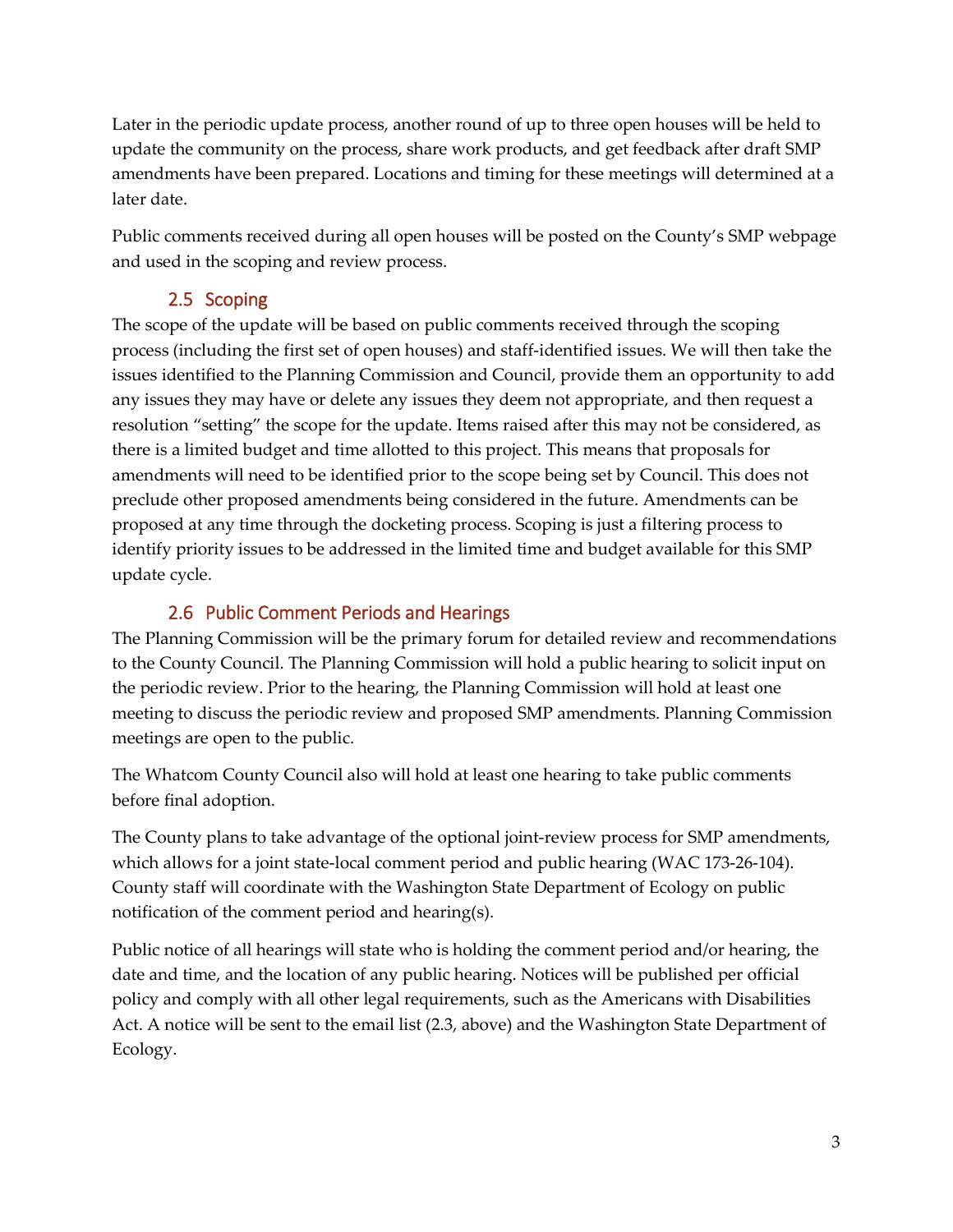#### 2.7 Ongoing Comment

All documents under consideration will be available on the periodic review webpage and at the County's Planning and Development Services office, 5280 Northwest Drive, Bellingham, WA 98226. Interested parties are encouraged to provide comments by letter or email (to the address provided in section [2.8\)](#page-3-0). All comments will be compiled and provided to the Planning Commission and County Council.

#### 2.8 Primary Staff Contact

<span id="page-3-0"></span>Interested parties can learn about the process and where to find information, and submit comments, by contacting the Project Manager for this project:

Cliff Strong, Senior Planner 5280 Northwest Drive Bellingham, WA 98226 (360)778-5942 cstrong@co.whatcom.wa.us.

## 3.0 Stakeholder Coordination

Whatcom County will invite the participation of the following stakeholders in the review process:

- City of Bellingham
- City of Everson
- City of Ferndale
- City of Lynden
- City of Nooksack
- City of Blaine
- City of Sumas
- Whatcom County Parks & Recreation Department
- Whatcom County Public Works Department
- Lummi Nation
- Nooksack Tribe
- Port of Bellingham
- Washington State Department of Archaeology and Historic Preservation
- Washington State Department of Ecology
- Washington State Department of Fish and Wildlife
- Washington State Department of Natural Resources
- US Army Corps of Engineers
- Bellingham Regional Chamber of Commerce
- Building Industry Association of Whatcom County
- Whatcom Conservation District
- Public Utility District No. 1 of Whatcom County
- Birch Bay Watershed & Aquatic Resources Management District (BBWARM)
- Marine Resources Committee
- Drainage Districts and Subzones
- Re-Sources
- BP Refinery & other Cherry Point industries
- Whatcom Business Alliance
- Western States Petroleum Association